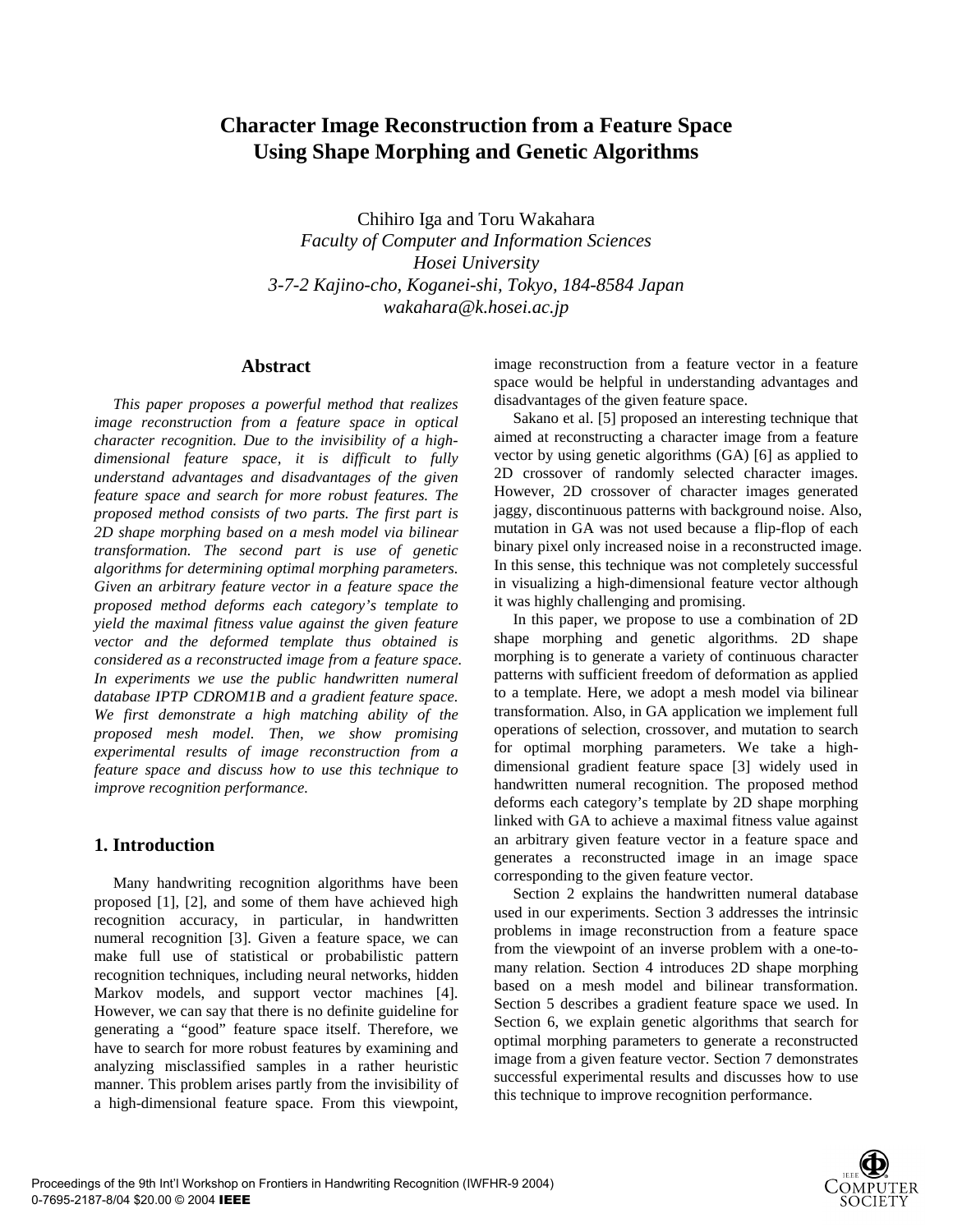## **2. IPTP CDROM1B character database**

The handwritten numeral database IPTP CDROM1B provided by Institute for Posts and Telecommunications Policy of Japan [7] is used in our experiments. The IPTP CDROM1B contains binary images of handwritten digits. These binary digit images were manually segmented through binarization from 8-bit gray-scale images of three digit ZIP codes optically scanned from real Japanese New Year greeting cards. The size of each binary image is 120  $dots \times 80$  dots in height and width. This database consists of two groups of 17,985 samples used for training and 17,916 samples used for test. We use training samples to generate templates for each of 10 digits. These templates are deformed to generate a reconstructed image from an arbitrary given feature vector using 2D shape morphing and GA. Also, we show a high matching ability of the proposed 2D shape morphing technique by reproducing real test samples from their corresponding feature vectors.

Figure 1 shows sample digit images of the IPTP CDROM1B database.



**Fig. 1: Sample digit images of IPTP CDROM1B database.** 

# **3. Image reconstruction as an inverse problem**

Here, we discuss an intrinsic difficulty in image reconstruction from a feature space viewed as an inverse problem.

By means of feature extraction a real character pattern is projected onto a point in the feature space. This is a one-to-one relation. On the other hand, inverse projection of a point in the feature space onto a character pattern in an image space has a one-to-many relation. This is totally because feature extraction is a kind of dimensionreduction process.

From the above consideration, we can point out the following two characteristics of this inverse problem.

(1) Image reconstruction from a feature space can obtain many solutions that have almost the same feature vectors and we cannot say one special solution is superior to other solutions. In other words, these reconstructed images which might be quite different in appearance cannot be discriminated in the given feature space.

(2) We can use a similarity measure only in a feature space not in an image space. Hence, reasonable image reconstruction heavily depends on a good selection of similarity measures in a feature space. However, considering the above-mentioned characteristics of a oneto-many relation, it is not straightforward to evaluate the goodness of those similarity measures.

## **4. 2D Shape morphing**

Shape morphing as deformable models is divided into two categories. One uses learned models consisting of curved segments or splines whose shape is governed by a small number of control points [8]. The other is a deformable template consisting of a number of square blocks and deforms the template by displacing edges of each block [9].

We use 2D shape morphing belonging to the second category or a mesh model. The proposed mesh model consists of only  $3 \times 2$  blocks and deforms a template by displacing a total of twelve corner points and using bilinear transformation of quadrilateral regions.

### **4.1. Template generation**

A single template for each digit is generated using training samples provided by IPTP CDROM1B. The number of training samples for each digit is as follows: 0: 2535, 1: 1691, 2: 1658, 3: 1736, 4: 1188, 5: 1996, 6: 1977, 7: 1410, 8: 2366, and 9: 1428.

Each digit image has 120 dots  $\times$  80 dots in height and width. First, as preprocessing, position and size normalization by moments is applied to the image. Namely, the center of gravity of black pixels is shifted to the center of the image, and the image is expanded or shrunken so that the second moment around the center of gravity is equal to the predetermined value. The normalized image has the same size of  $120$  dots  $\times 80$  dots.

Figure 2 shows one example of position and size normalization.



**Fig. 2: Position and size normalization. (a) Original image. (b) Normalized image.** 

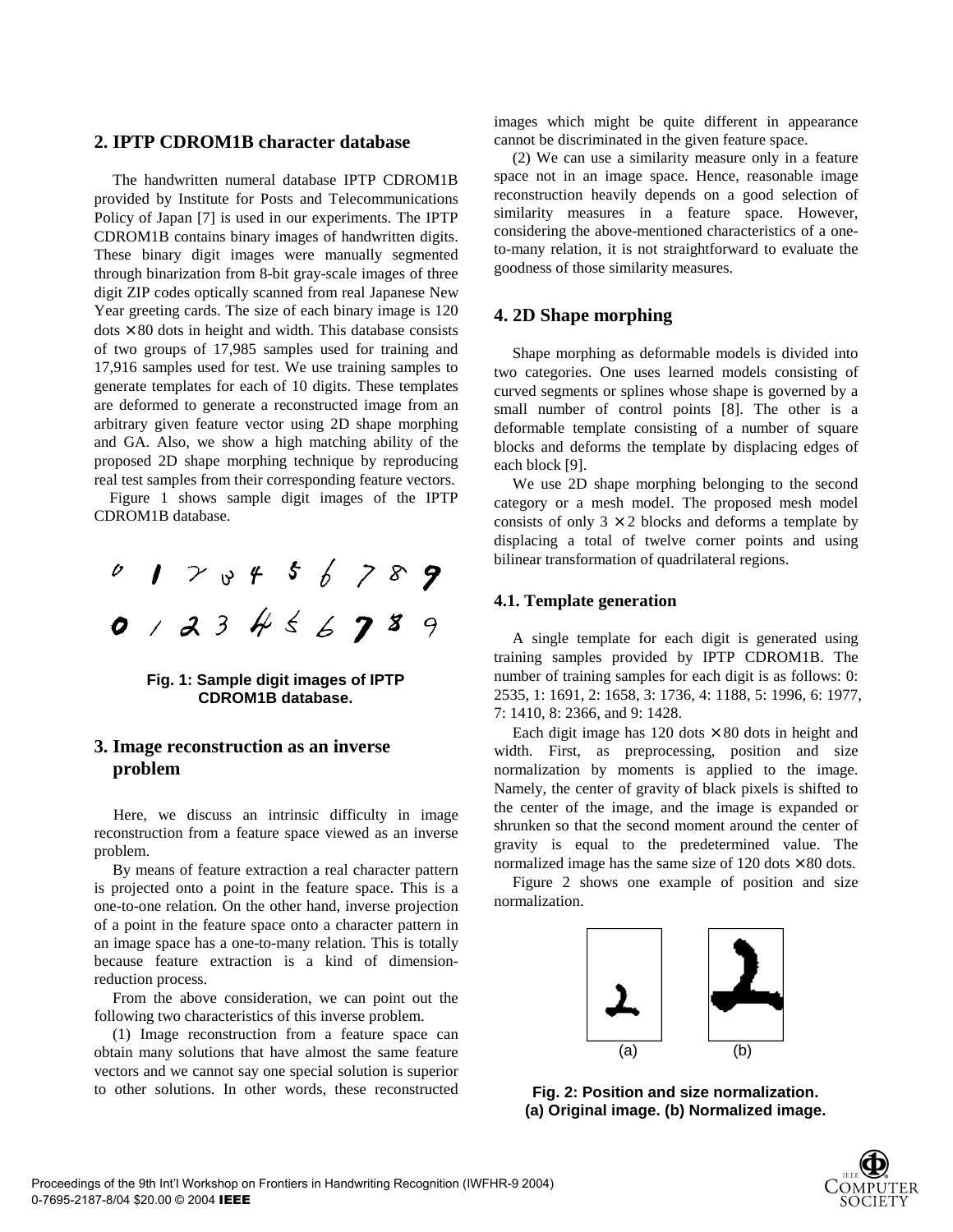Then, we generate overlapped images of normalized patterns for each of 10 digits, respectively.

Figure 3(a) shows those overlapped images for 10 digits. From Fig. 3(a), it is found that the simply overlapped images are considerably blurred due to a wide handwriting variation.

Hence, we use the GAT correlation technique [10] to adaptively normalize each pattern and reduce the entropy of overlapped images. Finally, we generate templates through binarization of these enhanced overlapped images.

Figure 3(b) shows templates for 10 digits thus obtained.



**Fig. 3: Templates for 10 digits. (a) Simply overlapped images. (b) Templates obtained via enhanced normalization.** 

### **4.2. Mesh model**

A character image is divided into  $3 \times 2$  square blocks. Then, we move each corner point of respective blocks in X and Y directions independently to generate a deformed image.

Figure 4 shows the proposed "mesh model." The total number of corner points is twelve. Therefore, our mesh model has 24 morphing parameters.



**Fig. 4: Mesh model.** 

#### **4.3. Bilinear transformation of quadrilaterals**

We determine both X and Y coordinates of every point within a quadrilateral region using a well-known technique of bilinear transformation [11]. As shown in Figure 5, four corner points of a square block move from  $(X_1, Y_1), (X_2, Y_2), (X_3, Y_3)$ , and  $(X_4, Y_4)$  to  $(U_1, V_1), (U_2, V_2)$ ,  $(U_3, V_3)$ , and  $(U_4, V_4)$ , respectively. Here, we assume that the transformed block is convex.



**Fig. 5: Bilinear transformation of a quadrilateral.** 

The bilinear transformation is given by

$$
U = a_1 X Y + a_2 X + a_3 Y + a_4
$$
  
\n
$$
V = b_1 X Y + b_2 X + b_3 Y + b_4.
$$
 (1)

By substituting the correspondence relation of four corner points for *X*, *Y*, *U*, and *V* in Eq. (1), we obtain eight simultaneous linear equations for eight unknown coefficients,  $a_i$  and  $b_i$  (1≤*i*≤4). These simultaneous linear equations are easily solved.

Then, we can determine  $X$  and  $Y$  coordinates of every internal/boundary point of a quadrilateral region by means of Eq. (1) using the obtained coefficients, *ai* and *bi*.

Figure 6 shows examples of transformed images by bilinear transformation as applied to an original character image of digit "2."



## **Fig. 6: Examples of shape morphing by bilinear transformation. (a) Original image. (b) Transformed images.**

Here, we should notice that a random choice of morphing or displacing parameters is likely to generate invalidly transformed images with some gaps as shown in Figure 7. This is totally because interpolation by bilinear transformation does not work properly in the case of a concave quadrilateral.

Therefore, we need to select a valid set of morphing parameters that generate only convex quadrilateral regions from randomly generated ones. By using the convex hull calculation algorithm called "Package wrapping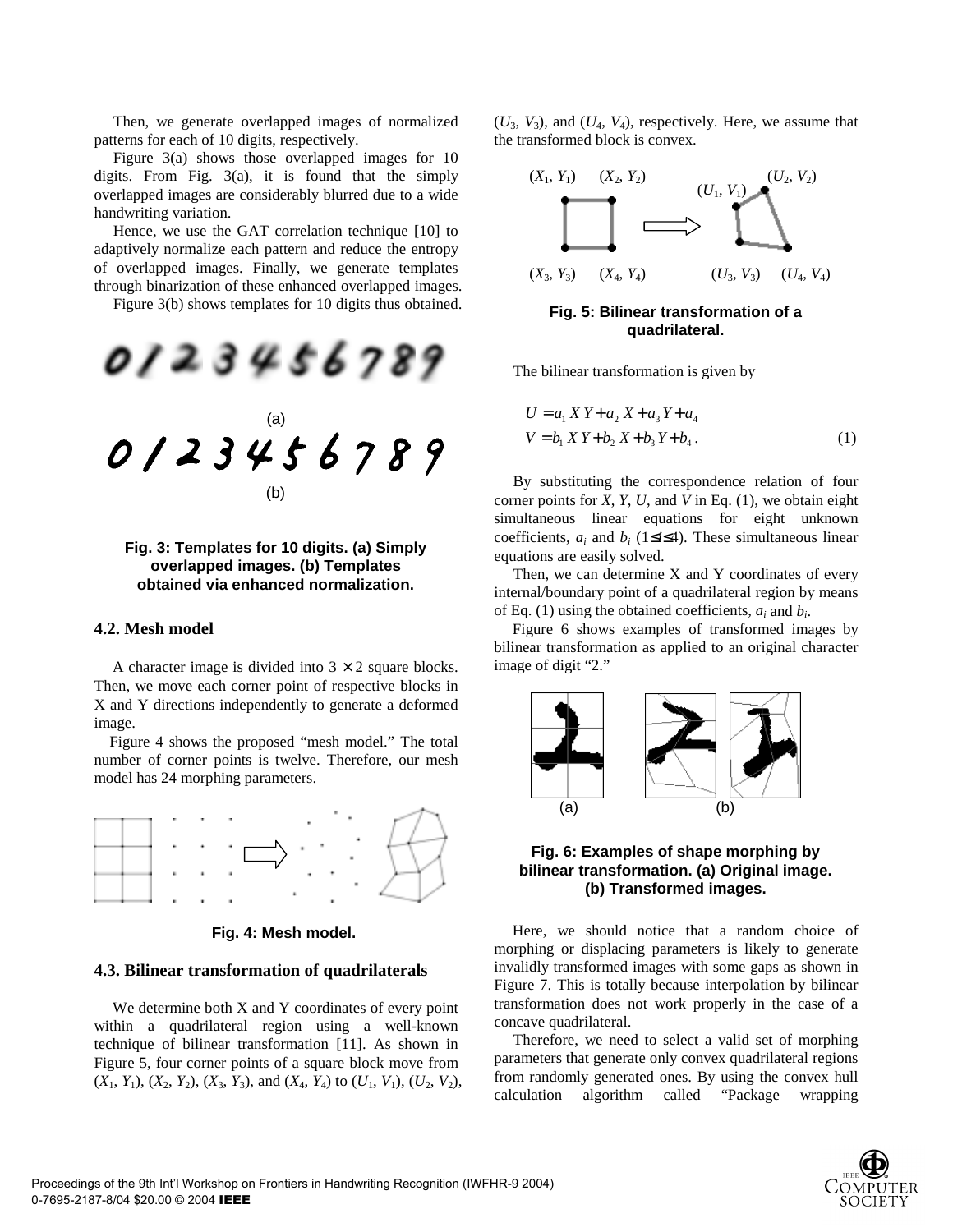algorithm" [12] we determine whether four corner points of each transformed block form a convex quadrilateral or not. When applying GA to an optimization problem of morphing parameters we require those parameters to pass this convex hull test.



**Fig. 7: Transformed image with a gap.** 

## **5. Gradient feature space**

In this section, we explain a gradient feature space used in our experiments. Gradient-based features have been proven to be very effective in handwritten numeral recognition [3].

The procedure of gradient feature extraction we used is described below.

First, a neighbor averaging filter of size  $3 \times 3$  is repeatedly applied ten times to the binary character image *b*(*i, j*) to generate a gray-scale image *g*(*i, j*), (0≤*i*<80, 0≤*j*<120).

Next, Roberts cross-gradient operator [11] given by Eq. (2) is applied to each pixel  $g(i, j)$  to calculate the gradient direction  $\theta(i, j)$  at the pixel as follows.

$$
\Delta u = g(i+1, j+1) - g(i, j),
$$
  
\n
$$
\Delta v = g(i+1, j) - g(i, j+1),
$$
  
\n
$$
\theta(i, j) = \tan^{-1}\left(\frac{\Delta v}{\Delta u}\right) - \frac{\pi}{4}.
$$
\n(2)

The gradient direction  $\theta(i, j)$  is quantized with  $\pi/4$ interval to eight-directional codes from 0 to 7, as shown in Fig. 8.



**Fig. 8: Eight-directional codes.** 

We divide the entire image into  $5 \times 5$  blocks. Then, in every block we count up the number of pixels that have each of eight-directional codes, respectively. As a result, we obtain a gradient feature vector consisting of  $5 \times 5 \times 8$ elements each of which stores the corresponding count.

This feature vector represents a 2D distribution of grayscale gradients of the character image.

## **6. Morphing using GA**

We use genetic algorithms (GA) [6] to search for optimal morphing parameters that deform a template so as to yield the maximum fitness value between an arbitrary given feature vector and a feature vector of the deformed template in a high-dimensional feature space. Here, the fitness value serves as a similarity measure.

### **6.1. Gene encoding and specifications of GA**

First, we explain gene encoding that represents a set of 24 morphing parameters described in **4.2**. Because the entire image with 120 dots  $\times$  80 dots is divided into 3  $\times$  2 square blocks, each square block has  $40$  dots  $\times$   $40$  dots. Then, we set the range of each corner point's displacement in X and Y directions from  $-30$  dots to  $+30$ dots around its initial loci. Hence, 6 bits are adequate for representing one morphing parameter, and the total length of each chromosome amounts to 144 bits.

Next, specifications of GA are as follows. The initial population of a size 200 is randomly generated. We adopt the roulette selection rule based on the fitness values in each generation. Regarding crossover, we use the onepoint crossover method with the rate of 80%. Mutation is a bit-wise reversal within a chromosome with a rate of 2%. We provide each generation with 200 chromosomes that pass the convex hull test described in **4.3**.

Finally, we stop the GA process when the maximal fitness value against the given feature vector attained by an elite chromosome exceeds the predetermined threshold value. The corresponding set of optimal morphing parameters generates a deformed template. This completes a process of image reconstruction from the given feature vector.

However, it is to be noted that the obtained image is only one possible solution and use of other templates, in particular topologically different ones, might generate totally different solutions against the same feature vector.

#### **6.2 Fitness value in a feature space**

We calculate a fitness value between a given feature vector,  $\mathbf{t} = (t_i)$ , and a feature vector,  $\mathbf{f} = (f_i)$ , extracted from a deformed template for each of chromosomes in the same generation.

First, we calculate the city block distance, *d*(*f*, *t*), between these two feature vectors given by

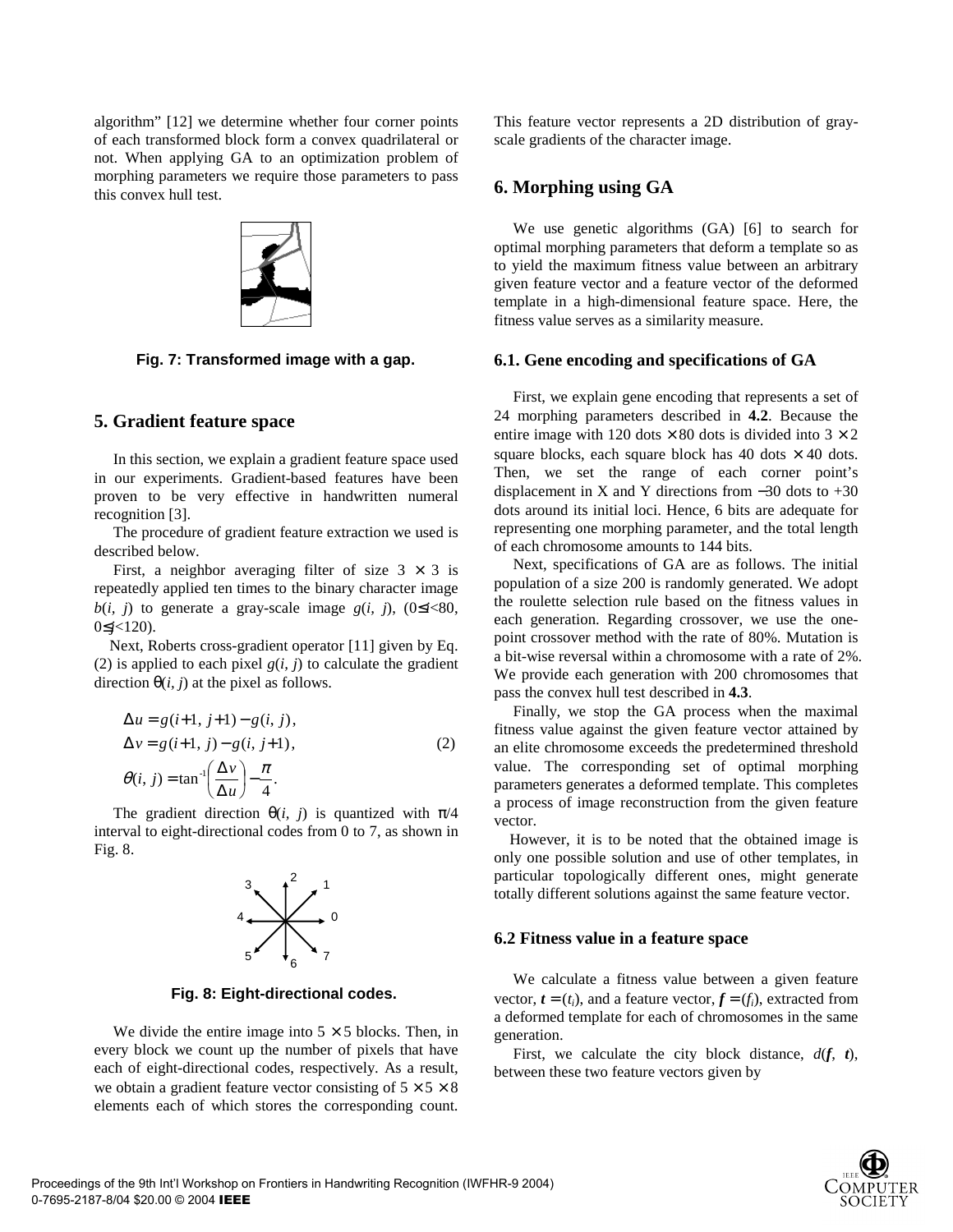$$
d(f,t) = \sum_{i=1}^{5 \times 5 \times 8} |f_i - t_i|.
$$
 (3)

Then, the fitness value,  $F(f, t)$ , with the range of [0, 1] is calculated as follows.

$$
F(f,t) = \exp(-d(f,t)/2.0).
$$
 (4)

A chromosome that has the maximum value of  $F(f, t)$  is selected as an elite one in the given generation.

This definition of a fitness value is a simple choice. As mentioned in **3**, an appropriate selection of fitness values is a key to reasonable image reconstruction.

## **7. Experimental results**

In this section, we demonstrate two kinds of experimental results.

One is to show a high matching ability of 2D shape morphing based on a mesh model and bilinear transformation. Here, we select a gradient feature vector extracted from a real test sample as a given feature vector. Then, we deform the correct category's template to yield the maximal fitness value against this given feature vector. Finally, we check if the deformed template and the original test sample are very alike or not.

The other is to show limited but encouraging results of image reconstruction form a feature space. First, we reconstruct an image from each of mean feature vectors of 10 digits. Next, we generate the midpoint of two mean feature vectors and reconstruct two images from this midpoint using two corresponding templates.

## **7.1. Shape matching ability**

2D shape morphing based on a  $3 \times 2$  mesh model and bilinear transformation is considered a too simple model. However, we obtained successful experimental results to show a high matching ability of the proposed model.

Figure 9 shows examples of deformed templates against feature vectors extracted from real test samples.

From Fig. 9, it is clearly found that not only global/local shape deformation but also line width variation were faithfully reproduced to a considerable extent by the proposed model of 2D shape morphing.

These results strongly suggest that the proposed morphing model can serve as a stable and powerful tool of shape matching in a feature space between templates and real images belonging to the same digit category. Of course, we need multiple templates in order to deal with topologically different images within the same category. In that case, we can use unsupervised clustering techniques [4], for example, *k*-means or mixture models, in a feature space to generate multiple templates for each digit category.



**Fig. 9: Examples of shape morphing via feature vectors. (a) Templates. (b) Results of morphing. (c) Real test samples.** 

#### **7.2. Image reconstruction from a feature space**

In this subsection, we deal with a real inverse problem from a feature space to an image space. Namely, we reconstruct an image from an arbitrary given feature vector that has no original counterpart in an image space.

First, we select a mean feature vector of each digit category and deform its corresponding template to yield the maximal fitness value in a feature space against the mean feature vector.

Figure 10 shows image reconstruction results from mean feature vectors of 10 digits.



## **Fig. 10: Image reconstruction results from mean feature vectors. (a) Templates. (b) Reconstructed images.**

From Fig. 10, it is found that reconstructed images are similar to their corresponding templates, but are slightly different from them. These differences are important and might provide a vital clue to analyzing advantages and disadvantages of the gradient feature space and searching for more robust features.

Second, we select the midpoint of two mean feature vectors in a feature space. In this case, it is reasonable to